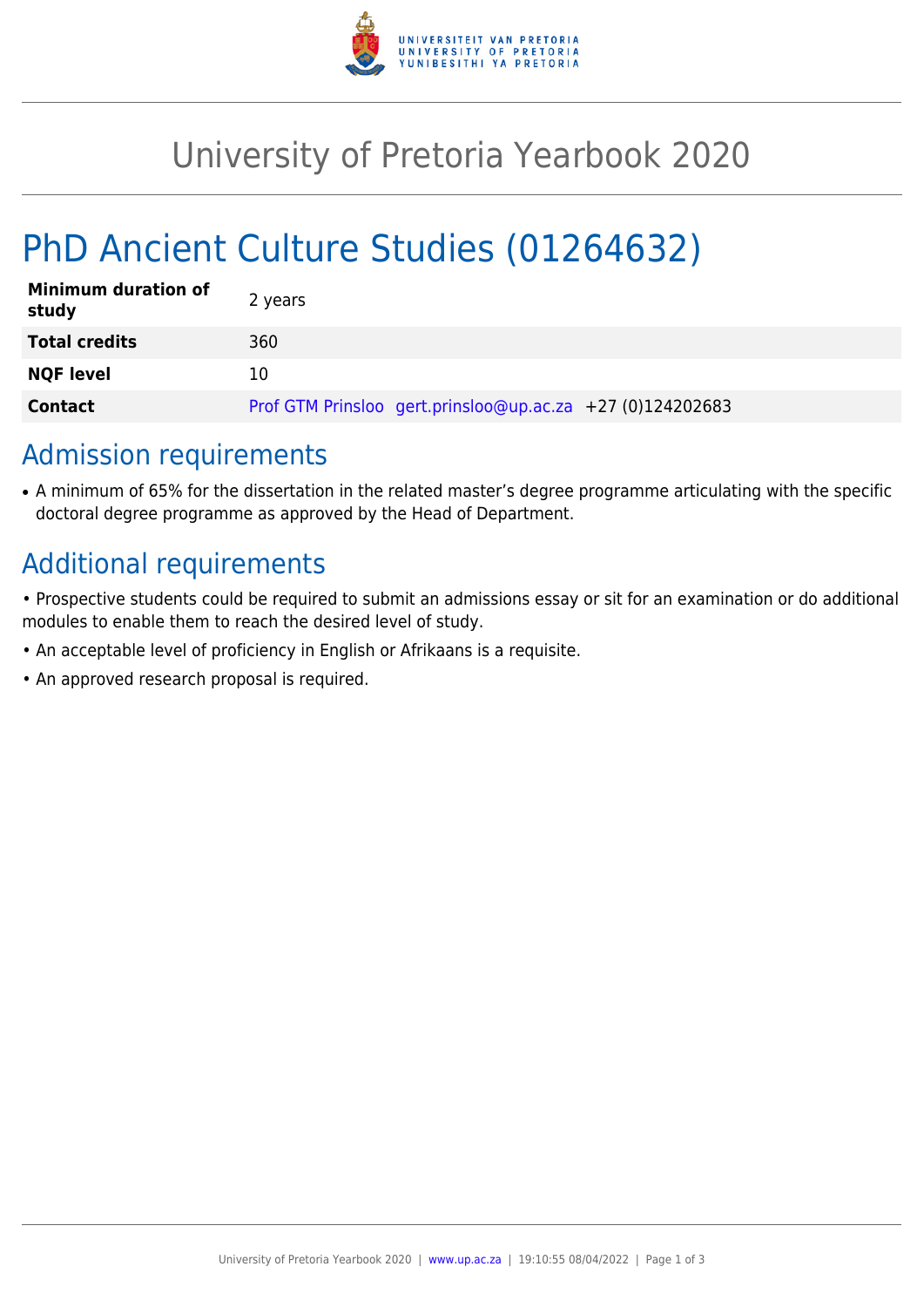

## Curriculum: Year 1

**Minimum credits: 360**

#### **Core modules**

[Thesis: Ancient culture studies 990](https://www.up.ac.za/faculty-of-education/yearbooks/2020/modules/view/AKG 990) (AKG 990) - Credits: 360.00